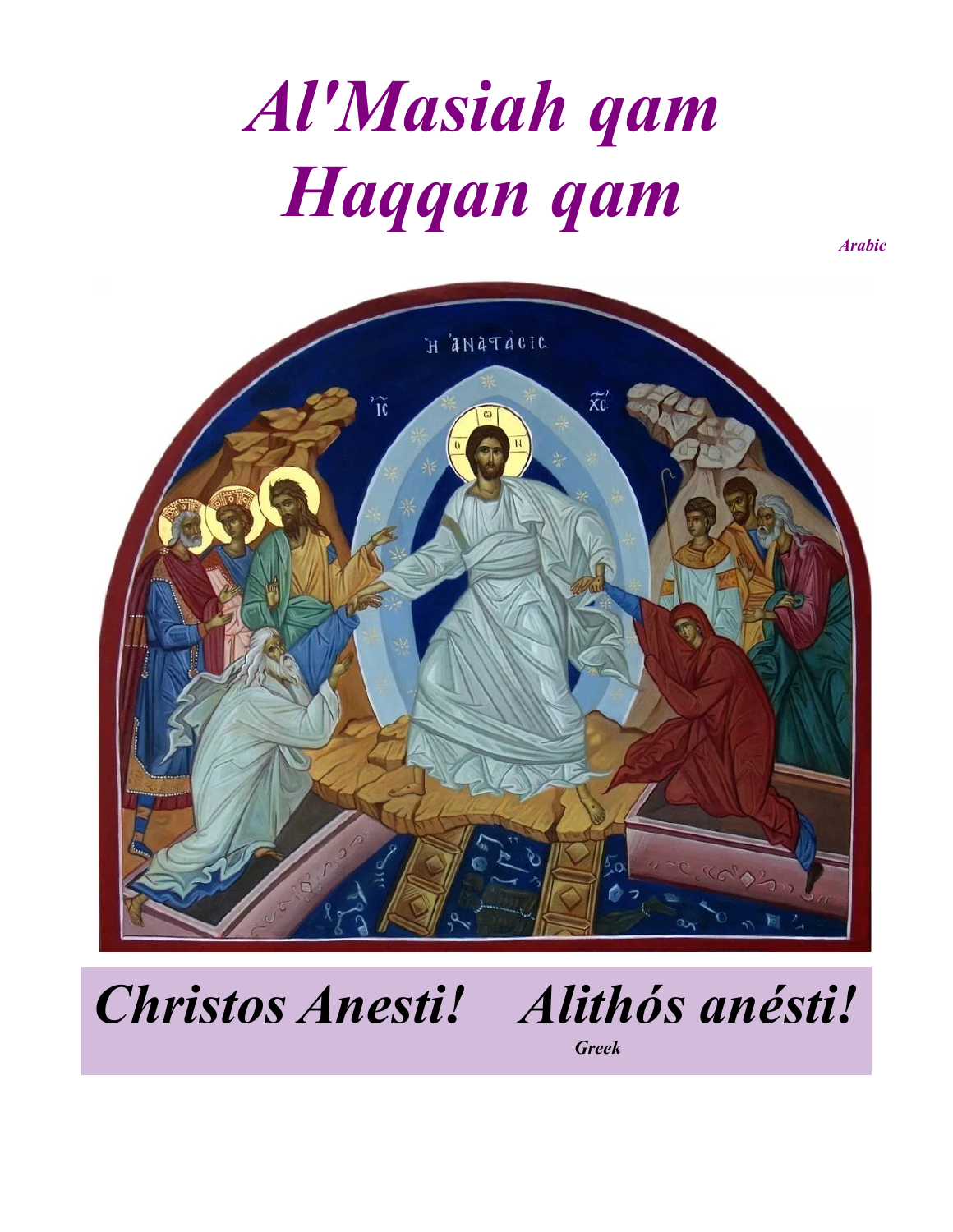

# Holy assumption Orthodox Church

**OCA - Diocese of the Midwest** V. Rev. Archpriest Andrew Bartek, Rector Parish Council President: Ron Royhab



**MAY Bulletin Sponsor:** *Fr. Andrew on the occasion of my Priestly Ordination*

*Liturgical & Events Schedule*

**Sunday, May 22** 9:25 am: Paschal Hours followed by Divine Liturgy / Social

**Monday, May 23** 7:00 pm: 125th Anniversary Meeting @ VFW

**Thursday, May 26** 6:30 pm: Lions Club Meeting

**Saturday, May 28** 9:00 am - Noon: Farmer Market

**Sunday, May 29**

 9:25 am: Paschal Hours followed by Divine Liturgy / Social 1:00 pm: Mass @ St Joe's (50th Ann. of Fr. Jim)

# **VIGILS- MAY 15**

**Susan Guzy 2** Special intentions **Sandy Martin2** In loving memory of Marguerite and mom, special intentions

**Natalie Twarek 5** Anniversary blessings for Tina and Tony, For the health and recovery of Mark, Carole, Sharon and Charlie, Kurt and Leslie , For the health of Amber, Tim, Dottie, Joe, Jamie, Jim, Stephanie, Ron, Ezra, David, Helen Lis and Tina's dad, Earl, Matt, Tom, Loren, Joe, Sonya, Margi & Joe, Betty, Jackie, MaryAnn & Bob, Chuck, Bohdi, David, Diane, Stella, Jake, Cheryl, Pat and Karen, special intentions

# **Christus resurrectus est; Vere resurrectus est.**

*Latin*

**SUNDAY MAY 22, 2022**

**Gospel:** John: 4:5-42 **Epistle:** Acts: 11:19-26, 29-30

**Tone 4. Fifth Sunday of Pascha. Samaritan Woman** Martyr Basiliscus, Bishop of Comana. Righteous Melchizedek, King of Salem. Commemoration of the Second Ecumenical Council. St Jovan (John Vladimir), ruler of Serbia. Monk-Martyr Paul of the Lavra

# **MAY BULLETIN / CANDLE SPONSORS**

**Bulletin:** (\$50) From Fr. Andrew on the occasion of my Anniversary to the Holy Priesthood

**Chandelier:** (\$50) From Fr. Andrew In memory of my family & friends & Fr. David's Father Stanley

**Altar Candles:** (\$50) From Fr. Andrew in memory of His Grace Bishop Innocent / From Basil in memory of his brother Normen

**Eternal Light & Icon Screen:** (25) From Father Andrew in memory of His Eminence Archbishop Paul

**Candles @ the Cross:(\$15)** From Laura: Birthday Blessings to Michael / For the Health of Cami  $\&$ safety of Nicholas, Tikhon & Gleice

# **FOR YOUR PRAYERS**

Diane Tryon 109 Joslyn Street Arcadia, OH 44804

### **READER**

May 22: Joe May: 29: Tim

*<www.holyassumptionmarblehead.org> info@holyassumptionmarblehead.org*

*110 E Main Street, Marblehead, OH 43440 Rectory 419-798-4591 / Cell 570-212-8747*

**PG 2**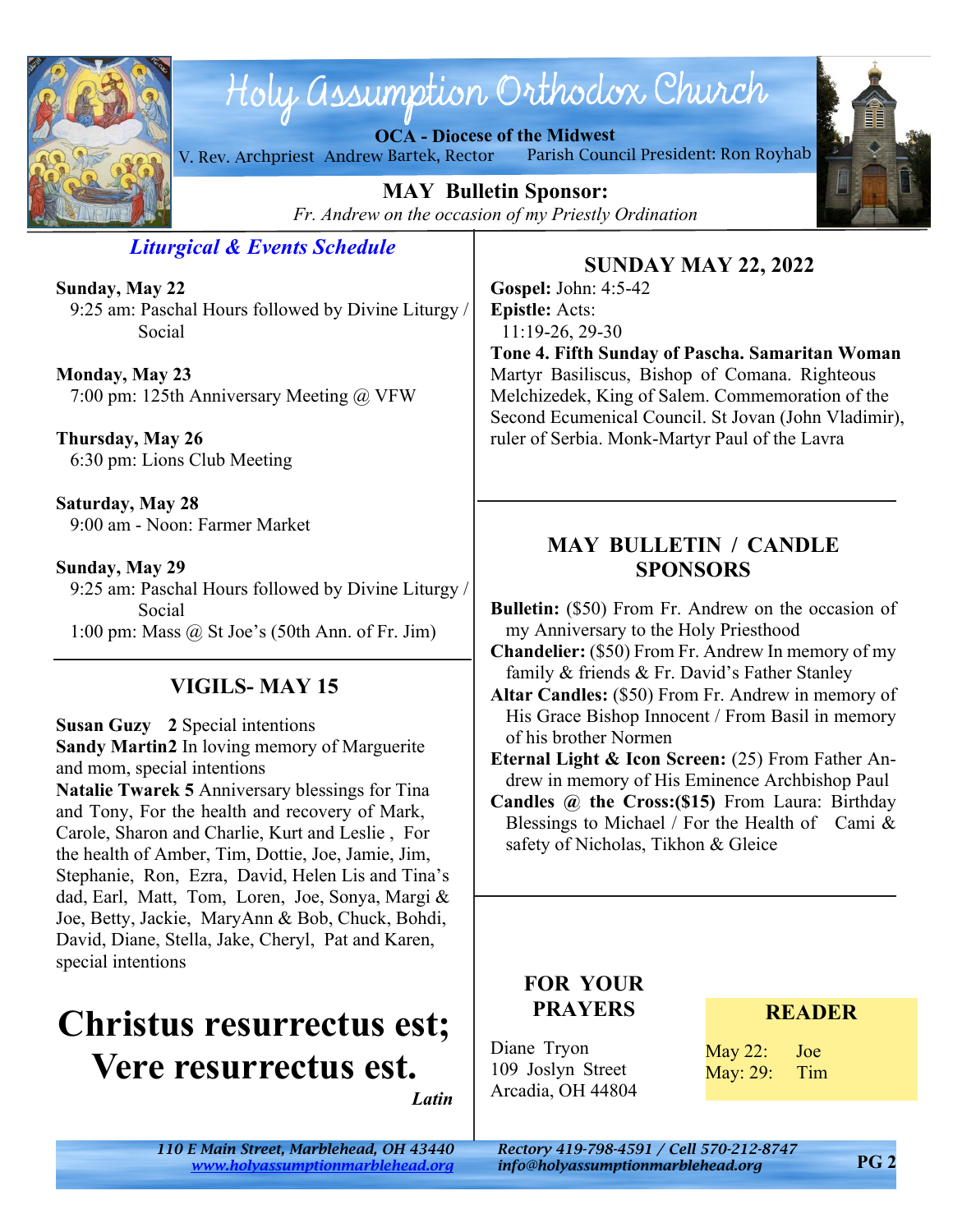### **MAY: OTHER INCOME Goal for the month in this category: \$4,000 (Average \$923 a week)**

**May 1:** \$25 Vigils; \$50 Bulletin; \$100 Chandelier; \$50 Altar Candles; \$25 Eternal Light; \$15 Candles at St Tikhon; \$15 Candles at the Cross **May 8:** \$25 Vigils; \$60 Donations; \$50 Altar Candles

May 15: \$6 Anonymous Donation; \$60 Vigils; \$300 Holy Day Donations **TOTAL FOR MONTH**: \$781

### **MAY: MONTHLY TITHE ONLY Goal Pledged per month: \$5,667 (average of \$1,307 per week)**

**May 1:** \$1,140 **May: 8:** \$1,205 **May 15**: \$2,095

**TOTAL FOR MONTH:** \$4,440

## **MAY: RESTRICTED FUND DONATIONS**

**May 1:** \$25 Lions Club; \$10 Building Fund; \$10 Cemetery Fund; \$10 Baby Bottles **May 8:** Baby Bottles \$50; Building Fund \$50 May 15: \$1,025 to Building Fund; \$200 Baby Bottles

### **MAY LITURGICAL ATTENDANCE**

Sunday, May 1: 23 attended (4 being guests ) / 16 Communicants Monday, May 2: 8 attended Liturgy Saturday, May 7: 5 attended Vespers Sunday, May 8: 18 attended Liturgy (5 being guests) 14 Communicants Saturday, May 14: 5 attended Vespers Sunday, May 15: 20 attended Liturgy (2 being guests) / 16 Communicants

# **CHRISTOS VOSKRESE! VOISTINU VOSKRESE!**

# *CATASTROPHIC RELIEF FUND*

Purpose of fund: To provide some small financial assistance to a parishioner, family member or community member who has suffered a catastrophic event.

Funds will be offered at the discretion & blessing of the Rector and the discretion of the Board.

This money can also be used for outreach programs in the parish. Thank you and God bless!

# **BUILDING / RESTORATION FUND**

Our 125<sup>th</sup> Anniversary is coming! Fund Purpose: To collect funds to pay for the restoration, repair and beautification of the building and parish room. This will avoid using general funds which are earmarked for budgetary items.

Please consider contributing generously to the *Building/Restoration Fund*.

#### **JUNE BULLETIN / CANDLE SPONSORS**

**Bulletin:** (\$50) From Fr. Andrew in memory of Mitred AP John, Ap Kyrill & Archimandrite Luke **Chandelier:** (\$50) From Fr. Andrew In memory of my family & friends **Altar Candles:** (\$50) **Eternal Light & Icon Screen:** (25) **Candles @ the Cross:** \$15 From Laura: Birthday Blessings to Stephanie & in memory of John Kovach

/ For the Health of Cami & safety of Nicholas, Tikhon & Gleice

#### **Candles at Tetrapod:** (\$15)

110 E Main Street, Marblehead, OH 43440 Rectory 419-798-4591 / Cell 570-212-8747 *<www.holyassumptionmarblehead.org> info@holyassumptionmarblehead.org*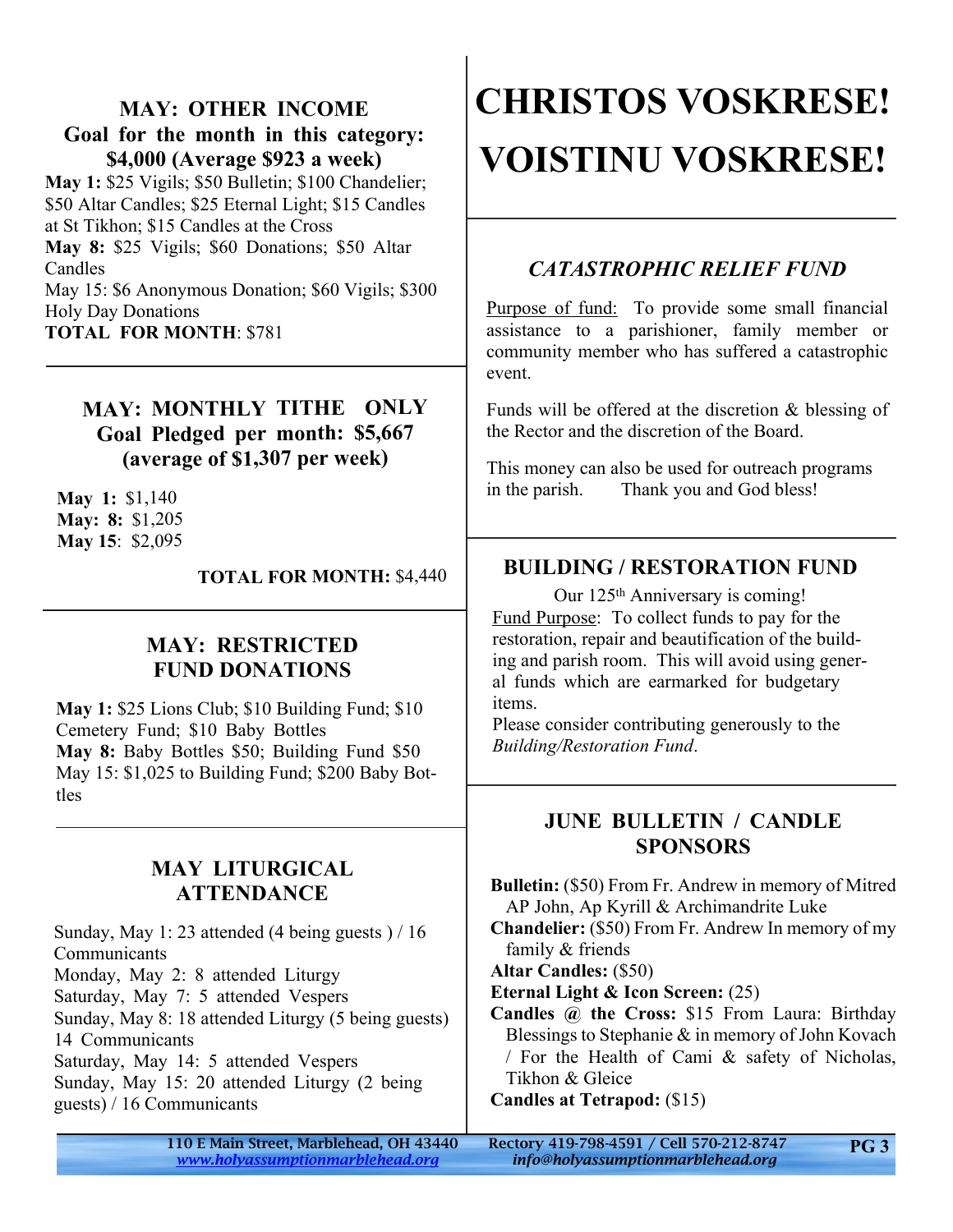#### **Remarks at Saint Vladimir's Seminary 2022 Commencement by His Beatitude Metropolitan Tikhon**

Your Eminences, Your Graces, Father Chad, faculty and staff of the seminary, Members of the seminary board of trustees, Students commencing and continuing, Assembled clergy and faithful:

#### Christ is risen!

These commencement remarks are not a homily, but I would like to begin with the words of the Preacher—Solomon, son of David, king of Israel—in the book of Ecclesiastes:

"What has been is what will be, and what has been done is what will be done; and there is nothing new under the sun."

When the Berlin Wall fell in 1989, and the Soviet Union came crashing down in 1991, the people of the world, and many Orthodox Christians in particular, thought we were entering upon a new age of peace and prosperity. To borrow, perhaps unfairly, Francis Fukuyama's misunderstood turn of phrase, many thought we had reached a literal "end of history"—liberal democracy was destined to triumph everywhere. And, optimistic Christians, many Orthodox Christians among them, thought this might portend the victorious preaching of the Gospel throughout the world. A liberal democratic world order, leavened by the Gospel—this possibility seemed real in 1991. No one thought this would mean the end of man's sinfulness and fallenness, the end of all problems, the solution to all challenges. But the possibility of a genuinely new, largely free, largely peaceful, largely prosperous way of life for most or all of the world seemed real.

Things do not look quite as optimistic in 2022. Truly, the only things that are inevitable are the Church —the gates of hell will not prevail against her— Christ —he has faithfully promised to be with us to the end of the world, and his promises are true— and the Last Judgment —for, as Our Lord tells us in the Book of Revelation, "Surely I come quickly."

As for everything else, its course seems unpredictable. What we thought was past is present; our

 imagined future has turned out to be a strange regression. Maybe this is the other inevitable: human nature is fixed, and history, while not repeating, certainly rhymes.

As for us, it is easy to get caught up in the whirl of history, in its rhythms, in its patterns. We want to find ourselves on the winning side, and we want our side to win, so we form parties and factions, and we build our identities based on these worldly allegiances. We start to convince ourselves: if only it weren't for the other side, then the world could be fixed. Maybe we really could arrive at a new golden age, if it weren't for the bad guys.

But, to quote the words of our Master, a Galilean rabbi who lived two thousand years ago and who made the world and everything in it with his own theanthropic hands: "It shall not be so among you."

Our identity as Christians does not begin with history, but with the Lord of history who exists from eternity. To quote an ancient Latin Christian motto: Stat crux dum volvitur orbis. The Cross stands while the orb of the world turns. Our Master is the Lamb slain from before the foundation of the world, who made the world in a cruciform pattern, as Saint Justin Martyr points out so beautifully. Our identity is not bound up with any passing things, with any elemental spirit of this age. Our identity is in Jesus alone.

As Saint Peter assures us, our true selves are hid with Christ in God. And as the Word of God himself proclaims: "All these things will pass away, but my words will not pass away."

Today, on the occasion of your commencement, I speak to you new graduates in particular: do not be deceived by the passing fads and fashions and promises of this world, whether right or left, red or blue, team X or team Y, program A or program B, flag F or flag G.

Saint Paul declares: "…let no one boast of men. For all things are yours, whether Paul or Apollos or Cephas or the world or life or death or the present or the future, all are yours; and you are Christ's; and Christ is God's."

This is easy to say in theory: we are Christ's above all.

But maybe it is not so easy in practice. We all want to believe our priorities, our plans, *Con't Next Page*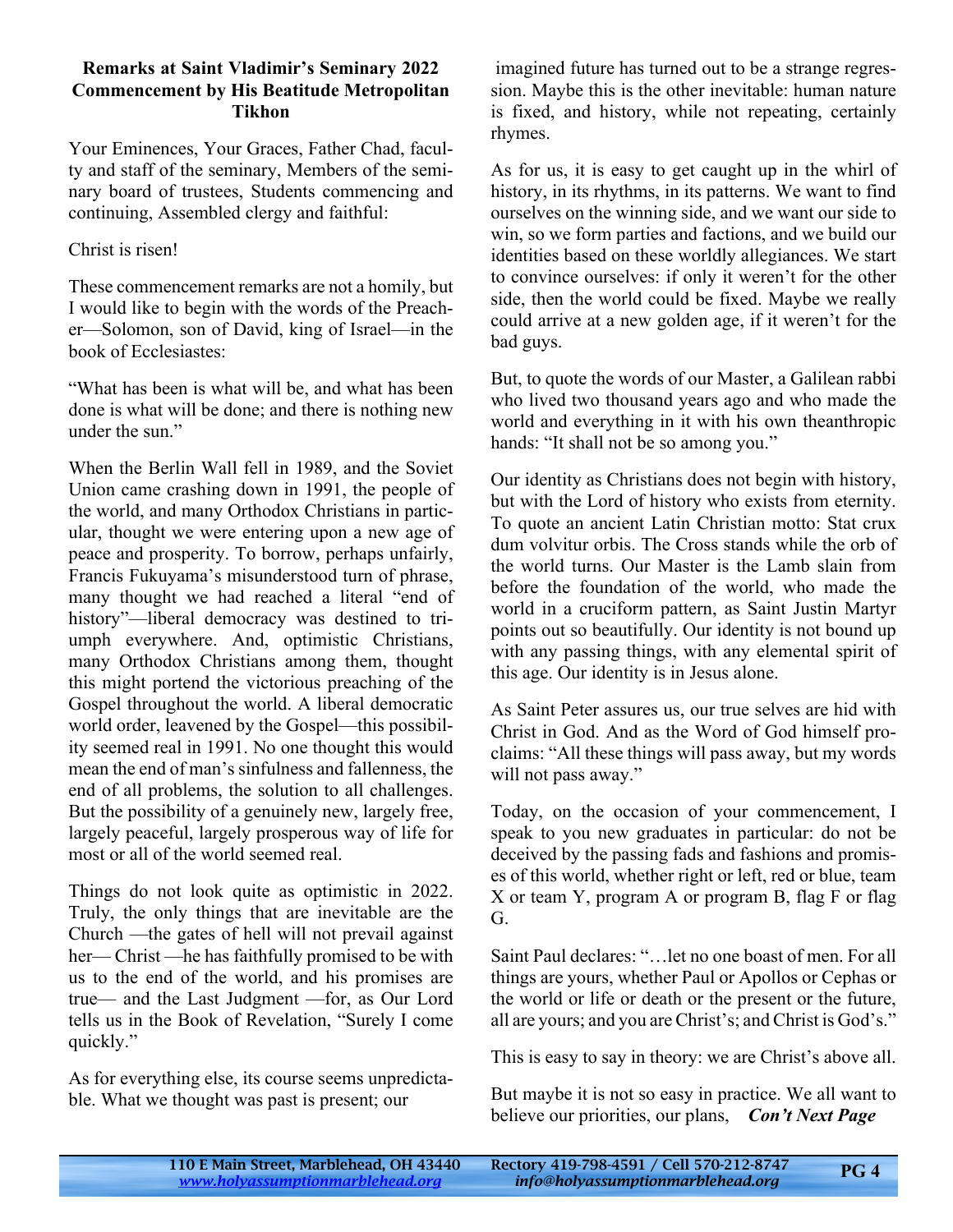#### *Metropolitan's remarks Con't from previous Pg*

our politics, are those which are truly godly. The left wants to blame the right; the right wants to blame the left.

We all want to wrap ourselves in the burial shroud of the crucified God, and claim that he died just for those who support our opinions, who agree with us.

But before we tear the garment, we must step back, and start with the basics of the Gospel.

First, we must contemplate the claim Christ holds on our lives, overcoming all worldly interests.

Second, we must reckon with what it means to be called forth from the world as a holy people, a people set apart, a people who are commanded to live neither for this transitory world nor according to the mores of this world.

Third, we must heed the Lord's call to be in the world while not being of it, and thus to discern what it means to provide Christian witness in the midst of time and change and history, in the midst of our present moment.

But I will start with first point first: our identity is found in Jesus Christ alone, without any qualifications or hesitations. We belong to Jesus Christ.

We are not our own; we were bought at a price. And that price is the most precious imaginable: the Blood of the God-man. Into him were we baptized, and having been baptized into his death, we hope to live forever as participants in his unending life.

Our destiny, therefore is not bounded by space, time, or worldly goals. If we remain faithful to the end, and sincere in our desire, then our destiny is participation in divinity itself, through Jesus Christ.

Our high calling cannot be exaggerated. And, therefore, we must never confuse means with an end. Christ is our beginning and our end, and our means are all the graces he provides: his commandments, by which we conform ourselves to the divine character; his sacraments, by which the life of God enters our lives; his teachings, by which we contemplate the one whom we desire.

Beyond this, there are secondary means in the

Christian life. We value and pray for a peaceful coexistence with the civil authorities, and do our best to preach the Gospel and promote the good life in our communities.

But these secondary, political, social means can never be confused with our primary means, much less our goal. Otherwise, we risk the sins of blasphemy, idolatry, and scandal.

To choose one obvious but unfortunately salient example: Christians can never endorse lawless violence as a bulwark of the moral order. When anyone attempts to justify the Russian invasion of Ukraine by pointing to Western decadence, they are only proving their own moral irrelevance. This and any similar justifications are hard to understand as anything but unacceptable for Orthodox Christians in face of the brutality of this war. This is idolatrous and unacceptable for Orthodox Christians.

Anxiety over culture wars can never be an excuse for Christians to go to war. And even in the midst of culture wars or demands for social justice, our desire for victory can never mean compromising on the commandments of Christ. That means that we can neither give in to the temptation to endorse sinful behaviors whether those behaviors are violent, fratricidal military aggression, or abortion, or any sexual behavior outside of marriage between a man and a woman. Nor can we give in to the temptation to pride, hatred, self-satisfaction. We are always called to bear witness to a perishing world—a witness of love, joy, peace, and self-control. We are always called to give a good answer for the hope that is within us. We are called to decrease, so that Christ may increase in us, for the salvation of the world.

This brings me to my second point. We Christians are called to be set apart from the world as a holy people. As Saint Paul, paraphrasing the Old Testament, reminded the Corinthians: "Come out from among them and be separate, says the Lord." As God tells us in the Book of Leviticus: "You are to be holy to me because I, the Lord, am holy, and I have set you apart from the nations to be my own."

The trouble with taking a partisan, identitarian approach to the troubles of the day is not just that we are betraying the one who bought us with his Blood by compromising on his commandments *Con't Pg 8*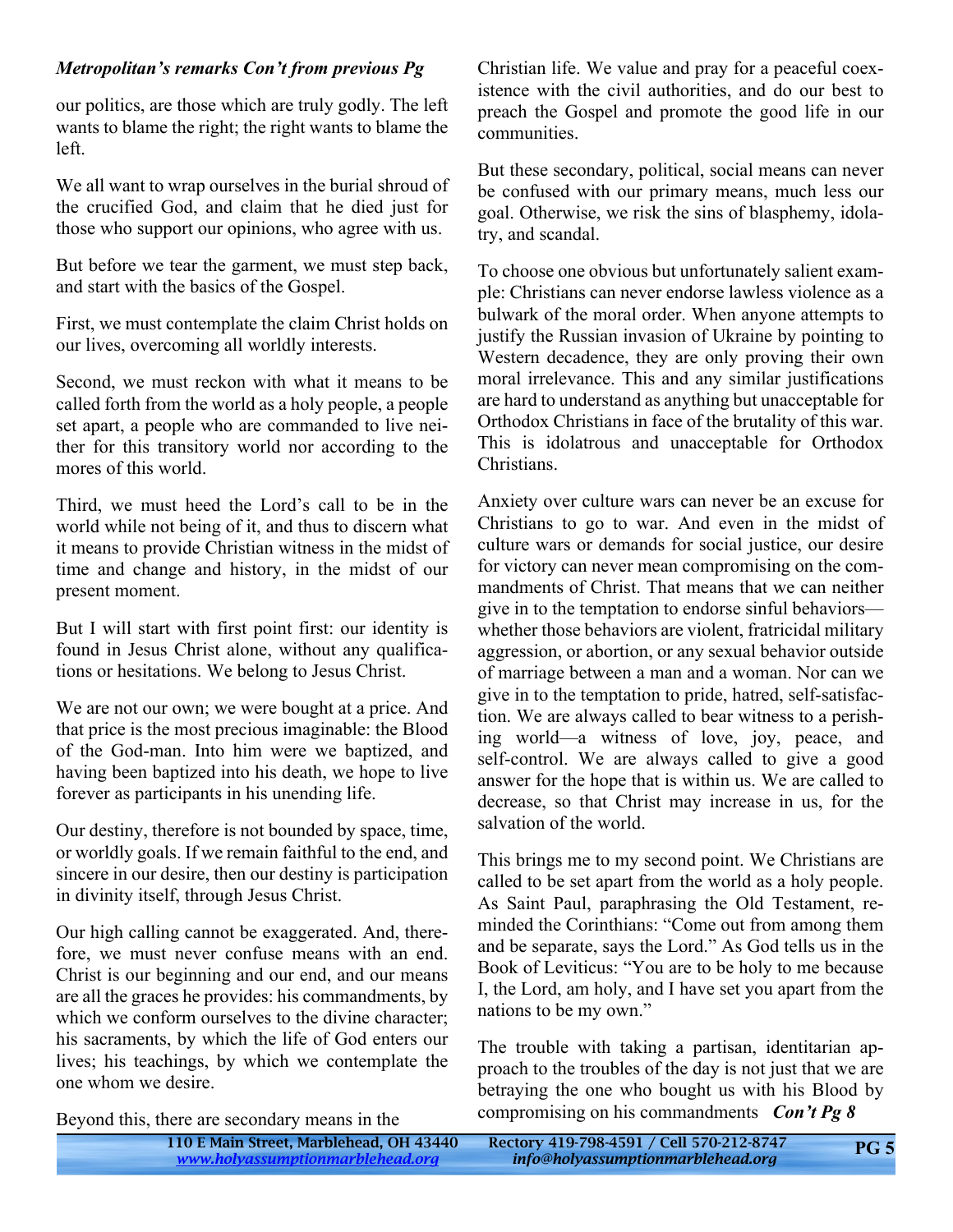### **PRAYER LIST- UPDATED MAY 19**

**HIERARCH'S / CLERGY: His Beatitude, Metropolitan Herman; Archbishop Benjamin from San Fransico; John Duranko** (Father's home pastor)**; James Gleason** (Father's Spiritual Father)**; Moses Berry; Gregory Grivna; Emilian Hutnyan; Joseph Von Klarr; Michael Kuzara; John Zabinko / Deacon Paul Gansle, Deacon Peter Rentsch, Deacon Michael Wilson / Sub-deacon Wylie Meath**

**MATUSHKII: Pani Patricia Duranko; Susan Dank; Virgina Lecko; Margaret Zabinko**

**PARISHIONERS & THEIR FAMILIES: James Bargdill (**Schutt); J**im Basala** (Fr.); **John Beadle** (Elchisco)**; Kristen Cassell; Carole Conaway** (Twarek); **Maryann Cook** (Twarek); **Sharon Dietrich** (Twarek); **Charlie Dietrich** (Twarek); **Ethan Feldman** (Fr); **Michael Glovinsky; Shirley Gresh (**Glovinsky); **Joseph Habegger** (Kovach)**; Elaine Hileman; Betty Kovach**; **Helen Lis**; **David Mazurik; Child Stella Miller** (Elchisco); **William Pipenur** (Hileman)**; Pat Rentz; Earl Rindfleisch**; **Helen Jean Rofkar (**Elchisco); **Joe Rose; Sonya Rose; Ron Royhab; Maryann Royhab; Stephanie Royhab; Donna Schoonmaker; Tom Twarek; Paul Twarek; Diane Tryon; Greg Tyron; Child Bodhi (**Cassell); **Kathryn Tryon & her unborn child**

**OTHER REQUESTS: Marge Dziama; Child Ezra; Kurt Franck** (Royhab); **Ben Franklin** (Kovach); **Dorothy Goldman (**Twarek); **Donald Gresh** (Glovinsky); **Andrea Joy** (Kovach); **Jake Lipstraw** (Twarek); **Mark Ludvik** (Guzy); **Marsha** (Rose); **Mark Masica (**Kovach); **Pauline Meath** (Fr)**; Karen Muzyka (F**r); **Jamie Philpot** (Twarek); **Robert Piznar** (Rentz); **William Romanchak** (Fr); **Sandy Scafaria** (Hileman); **Chuck Wiedenhoft (**Twarek); **Sara** (Jake)**; Chris Quotap (**Fr); **Zoland Zile** (Fr.); **Ashley and her unborn child**

**MILITARY: Alex, Nathan Brown, Craig Cassell, Cory Deaton , Jake Ellithorpe, Jordan Fulton, Alena Grabavoy, Justin Issler; Nicholas & Tikhon, Cory Deaton, Alex Zarnow**

**CAPTIVES: Metropolitan Paul (Orthodox Archdiocese of Aleppo), Archbishop John Syriac Archdiocese of Aleppo, The UN & IOCC humanitarian aid workers in & around Syria; Those suffering persecution in Iraq, Syria, Israel, Egypt, Ukraine and throughout the world**



**NOTE:** Please let Fr. Andrew know who can come off the list or be put on.

# **CHRISTOS VOSKRESE!**

**VOISTINU VOSKRESE!**

# **CLEANING SCHEDULE FOR MAY**

Week of May 22: Laura Week of May 28: Natalie

# **40 DAY REMEMBRANCE**

**June 2:** His Eminence Archbishop Paul June 26: Tim / His Eminence Metropolitan Hilarion of ROCOR

*<www.holyassumptionmarblehead.org> info@holyassumptionmarblehead.org*

*Hristos a-înviat ; Adevărat a-înviat Romanian*

# **CHRIST IS RISEN! INDEED HE HAS RISEN!**

110 E Main Street, Marblehead, OH 43440 Rectory 419-798-4591 / Cell 570-212-8747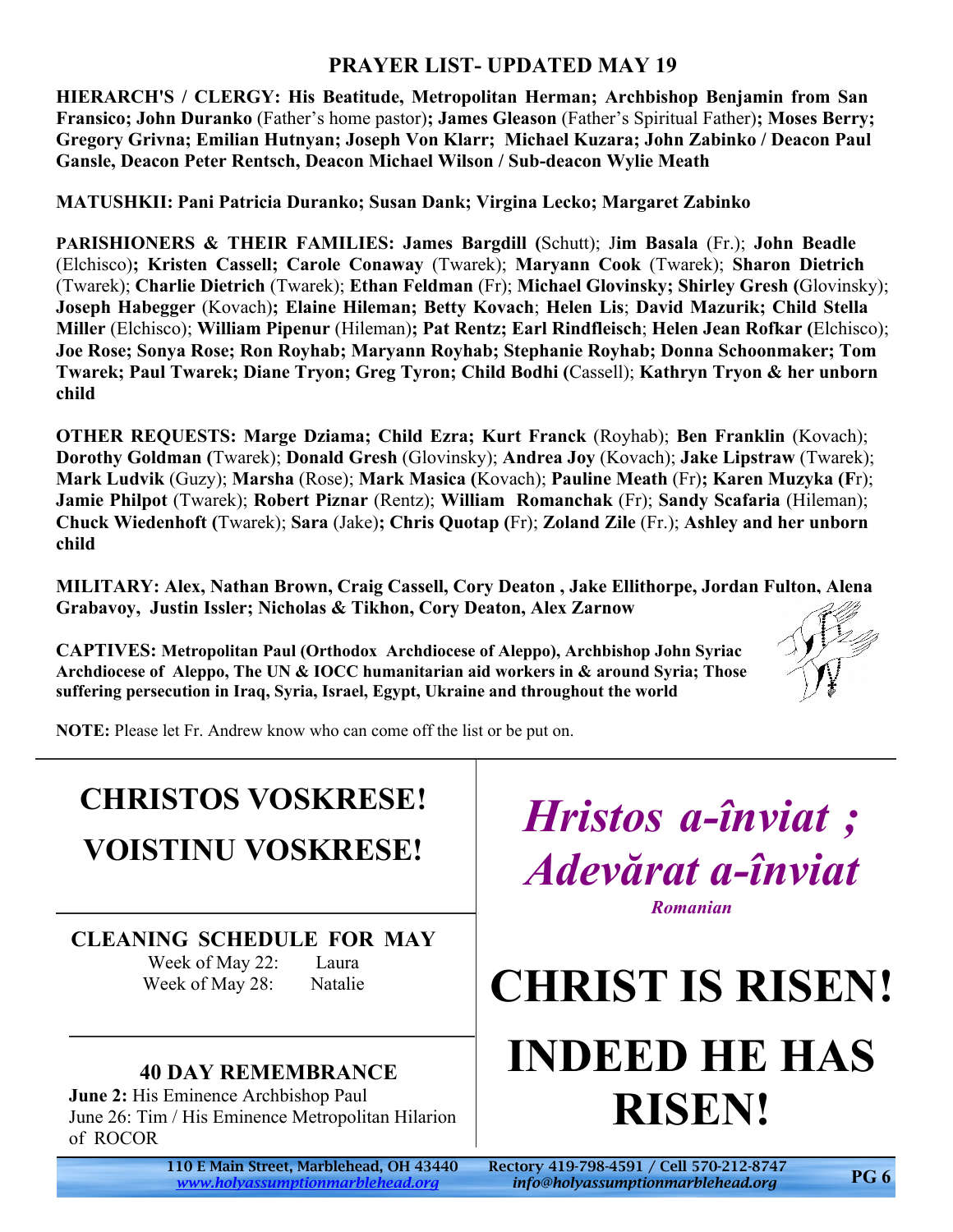| <b>MAY Celebrations</b>                                                                                                                                                                                                                                                                                                                                                                                                                                               |                                                                                                                                                                           |                                                                                                                                                                |  |
|-----------------------------------------------------------------------------------------------------------------------------------------------------------------------------------------------------------------------------------------------------------------------------------------------------------------------------------------------------------------------------------------------------------------------------------------------------------------------|---------------------------------------------------------------------------------------------------------------------------------------------------------------------------|----------------------------------------------------------------------------------------------------------------------------------------------------------------|--|
| <b>ANNIVERSARIES</b>                                                                                                                                                                                                                                                                                                                                                                                                                                                  |                                                                                                                                                                           | <b>BIRTHDAYS</b>                                                                                                                                               |  |
| 5-1-2004: Archbishop Benjamin of San<br>Francisco<br>2-Archpriest Andrew (Priest ordination)<br>5-5-2012: Archbishop Alexander of Dallas<br>6- Fred & Teri Cassell<br>$5-8-2010$ : Archbishop Michael of NY & NJ<br>13- Craig & Katie Cassell<br>16- David & Sandy Martin<br>17- Tony & Tina Monastra<br>20- Joseph & Valerie Schutt<br>24- Jason & Trisha Monschein<br>5-28-2005: Archbishop Alejo of Mexico<br>5-30-1987: Retired Bishop Tikhon of San<br>Francisco | 2- Sub-deacon Wylie Meath<br>2- Pam<br>4- Fr. Matthew Stagon<br>5- Joseph Schutt<br>5- Justin Issler<br>8- Laura Kovach<br>8-Missy Schlotterer<br>12- Proto. Bob Northrup | 12- Mike Kovach<br>15-Holly Gast<br>16- Austin Palmer<br>17- Brian Turner<br>20- Philip Ellmore<br>24- Avzi Dardovski<br>25- Quincy Kowal<br>29- Carol Krochta |  |



# CHRIST IS RISEN!

# INDEED HE IS RISEN!

#### MAY Reposed 1-Donald Cholcher (2020) 4- Norman Anthony Glovinsky (2016) 6- Bishop Innocent (2002) 8- Brad Bauer (2019) 12- Elaine Whitham (2012) 12- Proto. George Hutnyan (2020) 14- Stanley Lis (2019) 15-George Glovinsky (1986) 15- Fr. Michael Rosco (2013) 19- Betty Billy (2020)

21- Anna Mazurik (2008) 22- Mary Opritza (2011) 24- Helen Greshko (1980) 25- Anna Mazurak (1966) 25- Philip Timko (2021) 27- John Gresko- (2008) 30- Anna Elchisco (1977) Christos Karniotis (1992) Julia Onyock (1921) Andrew Onyock (1922)

110 E Main Street, Marblehead, OH 43440 Rectory 419-798-4591 / Cell 570-212-8747<br>www.holyassumptionmarblehead.org info@holyassumptionmarblehead.org

*<www.holyassumptionmarblehead.org> info@holyassumptionmarblehead.org* **PG 7**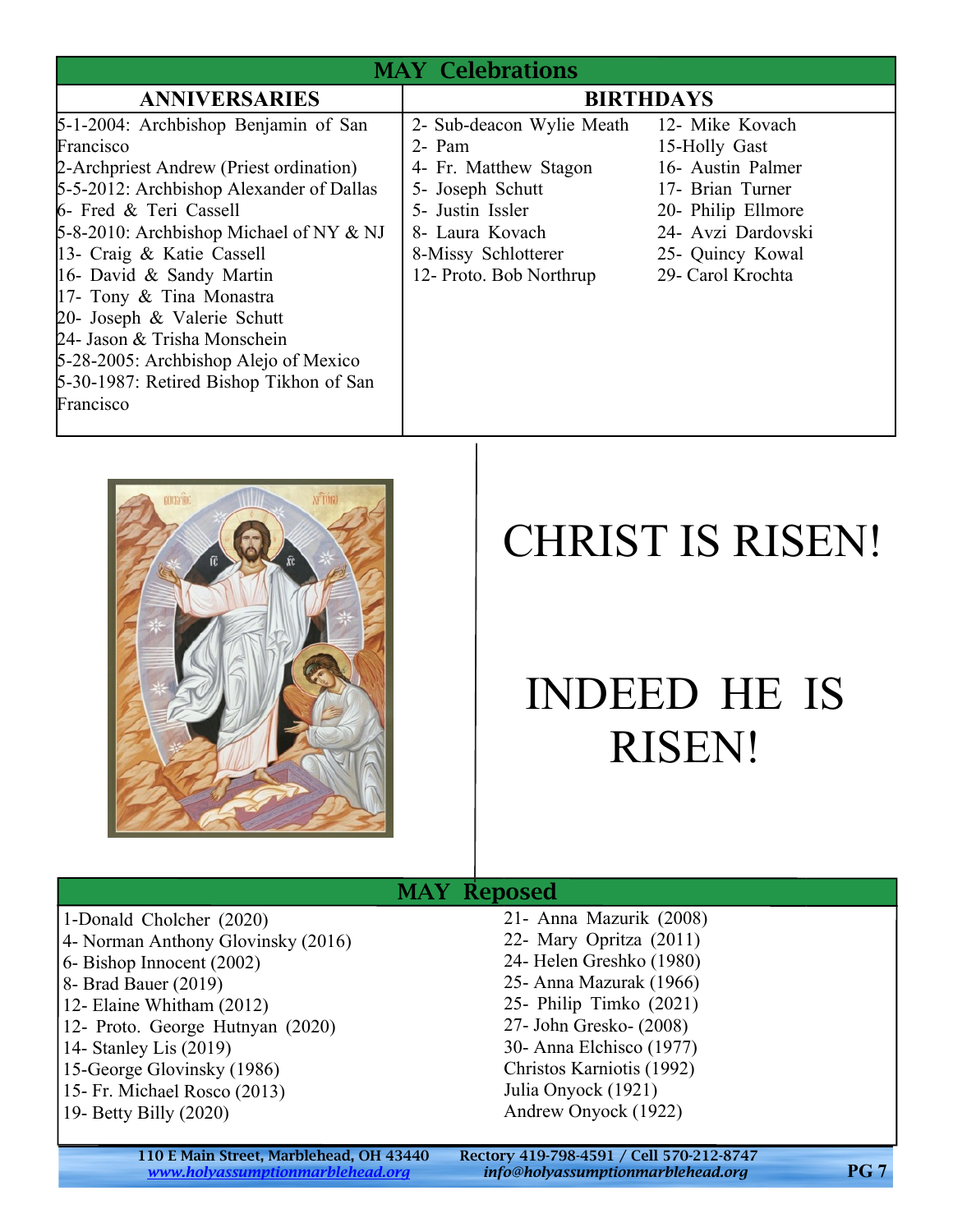#### *Metropolitan's remarks Con't from Pg 5*

—though this, of course, is bad enough. We go even further by creating scandal. If we abandon the way of Christ—turning the other cheek, praying for enemies, placing our trust not in princes and sons of men but in the Prince of Peace, the Son of Man who shall come again with glory on the last day—if we abandon that and instead adopt worldly ways of doing business—lies, violence, slandering and cursing enemies—then we are giving unbelievers every reason to think that Christians are just one more interest group, one more faction who are trying to get power to get their way, to use worldly force to impose their will.

I repeat again the words of Our Lord: "It shall not be so among you."

We are called not to worldly victories. We can pray and work peacefully, in good conscience, so that righteousness prevails in this world, in our laws, in the life of our neighbors. And if God grants us success in that, we should sing hymns of thanksgiving. But our victory is the victory of the Cross: of a new, better, and eternal life that is breaking into the world because of crucified love.

In other words, our victory is the victory of holiness, of strength in weakness, of bold courage in the face of violent power—courage, not to kill, not to win, but to be humiliated and to die and to be defeated in the eyes of the world.

"You are to be holy to me," says the Lord, and that means to be holy with his holiness: the holiness of self-immolating, humble love.

Now, striving to be holy through self-emptying love doesn't mean quietism, a disdainful attitude toward the world. It doesn't mean lacking conviction; it doesn't mean eschewing action. And this brings me to my third point. Even if our identities are not grounded in politics or worldly goals, still, we are called to bear witness to Christ, to strive for justice, to condemn wickedness, to protect the innocent.

One saint who exemplifies Christian witness in the political arena—as well as in the literal arena—is the holy martyr Telemachus, an Eastern monk visiting Rome who, in order to protest the continuation of gladiatorial games in the Christianized empire, threw himself into the midst of a contest and was promptly killed. But his death, an act of self-sacrificing love, quickly resulted in the outlawing of gladiator and beast fights.

Closer to our own era, we might consider the countless Russian Orthodox Christians, hierarchs, monastics, clergy, laity, who endured prison and death rather than renounce the Savior or participate in the evils of Soviet Communist totalitarianism. Or we might remember the participation of Orthodox Christians, notably Archbishop Iakovos of the Greek Archdiocese, in the non-violent protests of the Civil Rights Movement. Even more recently, we see the widespread Orthodox participation in the pro-life movement, especially the March for Life, at which I have been present myself many times. Once again, Christian witness in these cases, even in the face of monstrous and violent injustice, is the peaceful, gracious, humble, loving proclamation of the truth. The witness of these movements is so powerful because both their goals and their methods are completely informed by the Gospel.

And so true Christianity never entails abandoning the world with selfish disdain in favor of purely "spiritual" pursuits. But we must be wise as serpents and innocent as doves, and always desire and seek to have Jesus Christ as the root, stock, leaf, petal, and fruit of all of our actions. Not Hellenism, not Holy Russia, not social conservatism, not social justice—it is Christ who is everything for us.

And so, at the end, we arrive back at the beginning. Christ is our ultimate goal, but he is also our starting point. As he proclaims: "Lo, I am the Alpha, and the Omega. The beginning, and the end."

And so, as we make our common way toward the one who is the Way, the Truth, and the Life, nothing I have said to you today, new graduates of Saint Vladimir's Seminary, beloved children of the Church, should be taken to mean that the Church has nothing to say to the world of politics, human affairs and events, human action and decision.

Sometimes we must speak out in ways that the world says are political. Sometimes we must flee from politics as if it were a blazing fire.

Sometimes we must hold fast to our private convictions. Sometimes we must be willing to see things in a new whip a that is  $C_2$ <sup>1</sup>

| ar gaines in the emistialized empire, threw | way and abandon everything that is <i>Con Tivext Pg</i> |            |
|---------------------------------------------|---------------------------------------------------------|------------|
| 110 E Main Street, Marblehead, OH 43440     | Rectory 419-798-4591 / Cell 570-212-8747                |            |
| www.holyassumptionmarblehead.org            | info@holyassumptionmarblehead.org                       | <b>PG8</b> |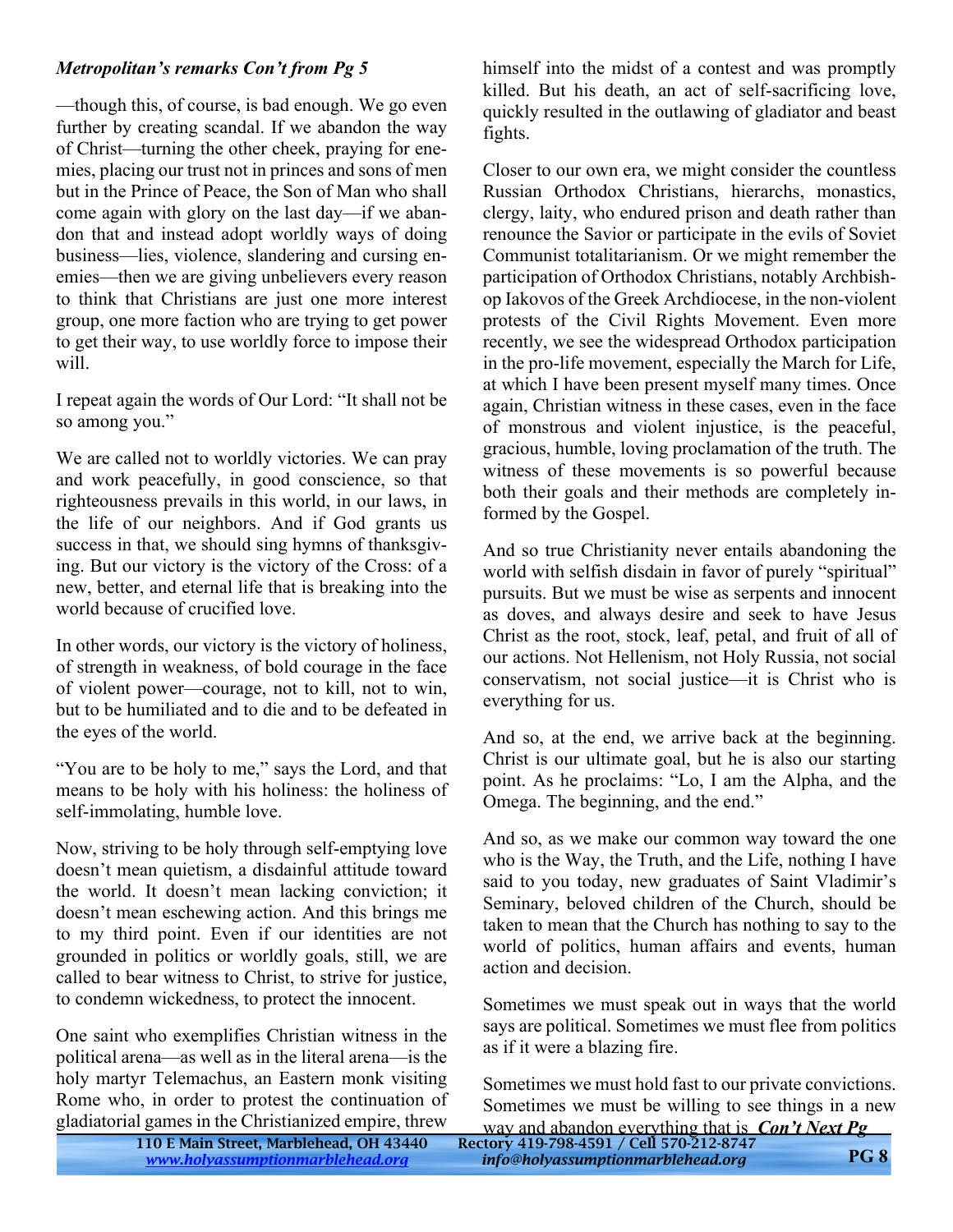#### *Metropolitans remark's Con't from Previous Pg*

superfluous, even idolatrous.

But at all times, we must start as repentant sinners at the pierced feet of the slain, buried, and risen Creator of the universe, repeating again and again until our voices fail us: "Lord Jesus Christ, Son of God, have mercy upon me, a sinner."

If we start with this —repent, for the kingdom of heaven is at hand—

And if we cleave to this our whole life long, then we can trustingly hope to arrive at our longed-for destination, where the prayer of repentance is transformed into a festal shout of joy, which will ring out forever: Christ is risen!

May God richly bless all who graduate this holy institution today, pouring out upon you all a good measure, pressed down, shaken together, and running over.

Christ is risen!

#### **His Beatitude Metropolitan Tikhon Tests Positive for COVID-19**

On Wednesday, May 18, 2022, Archpriest Alexander Rentel, Chancellor of the Orthodox Church in America, made the following statement:

On Tuesday, May 17, 2022, His Beatitude Metropolitan Tikhon tested positive for COVID-19. Following CDC Guidelines, he will remain in isolation through Sunday, May 22, 2022. Presently, he is only presenting mild symptoms and is resting while maintaining a limited work schedule.

#### **His Beatitude Metropolitan Tikhon Sends Condolences for the Repose of His Eminence Metropolitan Hilarion**

Metropolitans Hilarion and Tikhon at the Novo-Diveevo Stavropegial Convent of the Holy Dormition, Nanuet, NY in 2018.

On May 16, 2022, His Beatitude Metropolitan Tikhon sent letters of condolence to His Holiness Patriarch Kirill and to the Holy Synod of the

Russian Orthodox Church Outside of Russia on the occasion of the repose of His Eminence Metropolitan Hilarion of Eastern America and New York, and the First Hierarch of the Russian Orthodox Church Outside of Russia.

In his letters, His Beatitude said that it was due "in no small part thanks to Metropolitan Hilarion's signal leadership, [that] the Orthodox Church in America enjoys fraternal good relations with ROCOR, relations which have only helped to deepen and strengthen our longstanding fraternal cooperation with the Russian Orthodox Church at large." May Metropolitan Hilarion's memory be eternal!

### **Metropolitan Tikhon to preside at annual Memorial Day Pilgrimage to Saint Tikhon's Monastery**

The brotherhood of the Monastery of Saint Tikhon of Zadonsk is pleased to welcome pilgrims to the annual Memorial Day pilgrimage from May 27th to May 30th, 2022. His Beatitude Metropolitan Tikhon and the Myrrhstreaming Hawaiian Iveron Icon of the Mother of God will be joining everyone for the entire pilgrimage. All are welcome to attend.

Friday

4:30 PM - opening of the Memorial Day pilgrimage with greeting of the Hawaiian Icon of the Mother of God followed by Vespers and Matins

Saturday

9:00 AM - Hierarchical Divine Liturgy

1:00 PM - Seminary Graduation

4:00 PM - Vigil for the Resurrection of Christ

#### Sunday

9:00 AM - Hierarchical Divine Liturgy

4:30 PM - Vespers and Matins

7:30 PM - Choral Concert in the Music Center

#### Monday

7:30 AM -Hours and early Divine Liturgy in Main Church 10:00 AM - Hierarchical Divine Liturgy at the Bell Tower

2:30 PM - Healing service with the Iveron Icon at the Bell Tower

4:30 PM - Vespers and Matins and closing of Pilgrimage